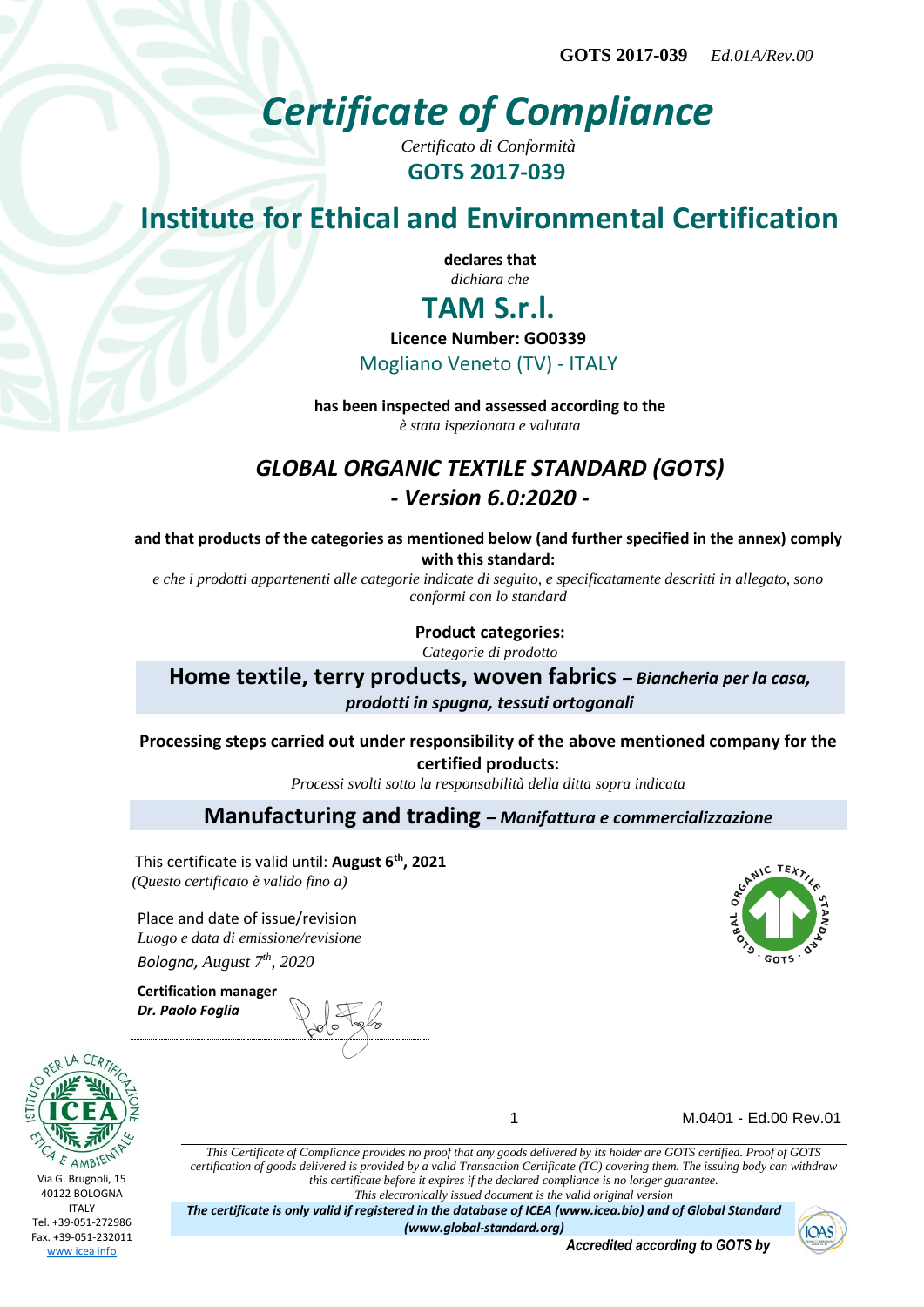*Certified entity:* **TAM S.r.l.**

#### *Global Organic Textile Standard*

#### **Appendix to certificate no.: GOTS 2017-039**

In specific the certificate covers the following products:

| <b>Products</b> |                                                     | <b>Material Composition</b> |               |     | Label grade |
|-----------------|-----------------------------------------------------|-----------------------------|---------------|-----|-------------|
| Category        | Product details                                     | Fibre                       | Id.           | %   |             |
| Home Textile    | Bedlinen                                            | Cotton*                     | CO.           | 100 | Organic     |
| Home Textile    | Table linen                                         | $Cotton*$                   | <sub>CO</sub> | 100 | Organic     |
| Home Textile    | Kitchen linen                                       | Cotton*                     | <sub>CO</sub> | 100 | Organic     |
| Home Textile    | Toilet linen                                        | $Cotton*$                   | <sub>CO</sub> | 100 | Organic     |
| Home Textile    | Floorcloths, dishcloths and similar cleaning cloths | Cotton*                     | <sub>CO</sub> | 100 | Organic     |
| Terry products  | <b>Towels</b>                                       | $Cotton*$                   | <sub>CO</sub> | 100 | Organic     |
| Terry products  | <b>Bathrobes</b>                                    | Cotton*                     | <sub>CO</sub> | 100 | Organic     |
| <b>Fabrics</b>  | Woven fabrics                                       | Cotton*                     | <sub>CO</sub> | 100 | Organic     |

*\* Da agricoltura biologica* – from organic agricolture

Place and date of issue/revision *Luogo e data di emissione/revisione Bologna, August 7 th, 2020*

**Certification manager** *Dr. Paolo Foglia*





2 M.0401 - Ed.00 Rev.01

*This Certificate of Compliance provides no proof that any goods delivered by its holder are GOTS certified. Proof of GOTS certification of goods delivered is provided by a valid Transaction Certificate (TC) covering them. The issuing body can withdraw this certificate before it expires if the declared compliance is no longer guarantee. This electronically issued document is the valid original version*

*The certificate is only valid if registered in the database of ICEA (www.icea.bio) and of Global Standard (www.global-standard.org)*

**IOAS** 

*Accredited according to GOTS by*